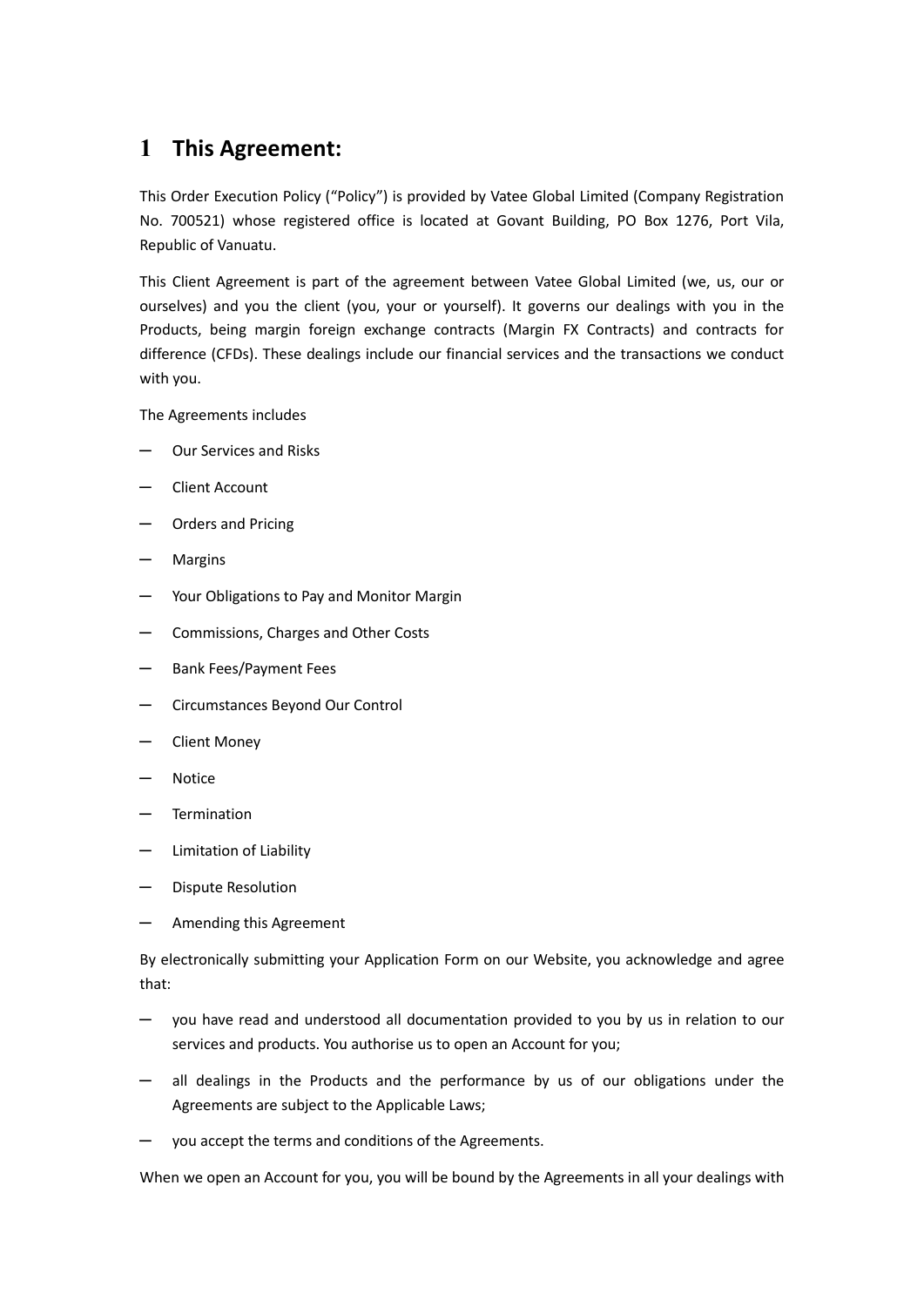us. Contracts that arise out of the Contracts we conduct with you under the Agreements are legally binding and enforceable.

You agree that we may amend, change, revise, add or modify the Agreements at any time. The latest Agreements will be posted to our website and/or via the Trading Platform. You understand that this Client Agreement cannot be modified by any verbal statements or written amendments without written acceptance or confirmation by us.

You must read this Client Agreement carefully in its entirety and we recommend that you seek independent professional advice.

If this Client Agreement is provided to you in any language other than English, then please note that it is for information only and that the governing language of this Client Agreement and of any dispute arising hereunder is English. Where a foreign language version contradicts the English version of this Client Agreement, the English version will prevail, to the extent of any inconsistency.

## **2 Our Services and Risks:**

## 2.1 Financial Product Advice

Vatee provides General Financial Product Advice and execution-only foreign currency, commodities, and index derivatives trading services. If Vatee provides General Financial Product Advice to the Client then the Client acknowledges that the advice is general only and does not consider the personal objectives, circumstances or needs of the Client. General Financial Product Advice is provided without charge.

Any information or general financial product advice that we give you is generic in nature and does not take into account your financial situation, needs or personal objectives. In particular, we do not give you advice about whether you should open, hold or close out a Contract. You must consider the appropriateness of entering into a Contract having regard to your own financial situation, needs or personal objectives and obtain your own independent financial advice. We do not provide any advice to you on any tax related matters. We encourage you to obtain independent advice from your financial advisor, auditor and/or legal counsel with respect to tax implications of any the Products.

### 2.2 Our Trading Service

Our trading service is an on-line service and you specifically consent to the receipt of information about us, our services (including market information), our costs and charges, our notices, Confirmations and other documents in electronic form via email, the Website, the Trading Platform or other electronic means.

### 2.3 Application Form

By electronically signing or submitting the Application Form you:

a) acknowledge to us that you have received or downloaded, and read and understood this Client Agreement; and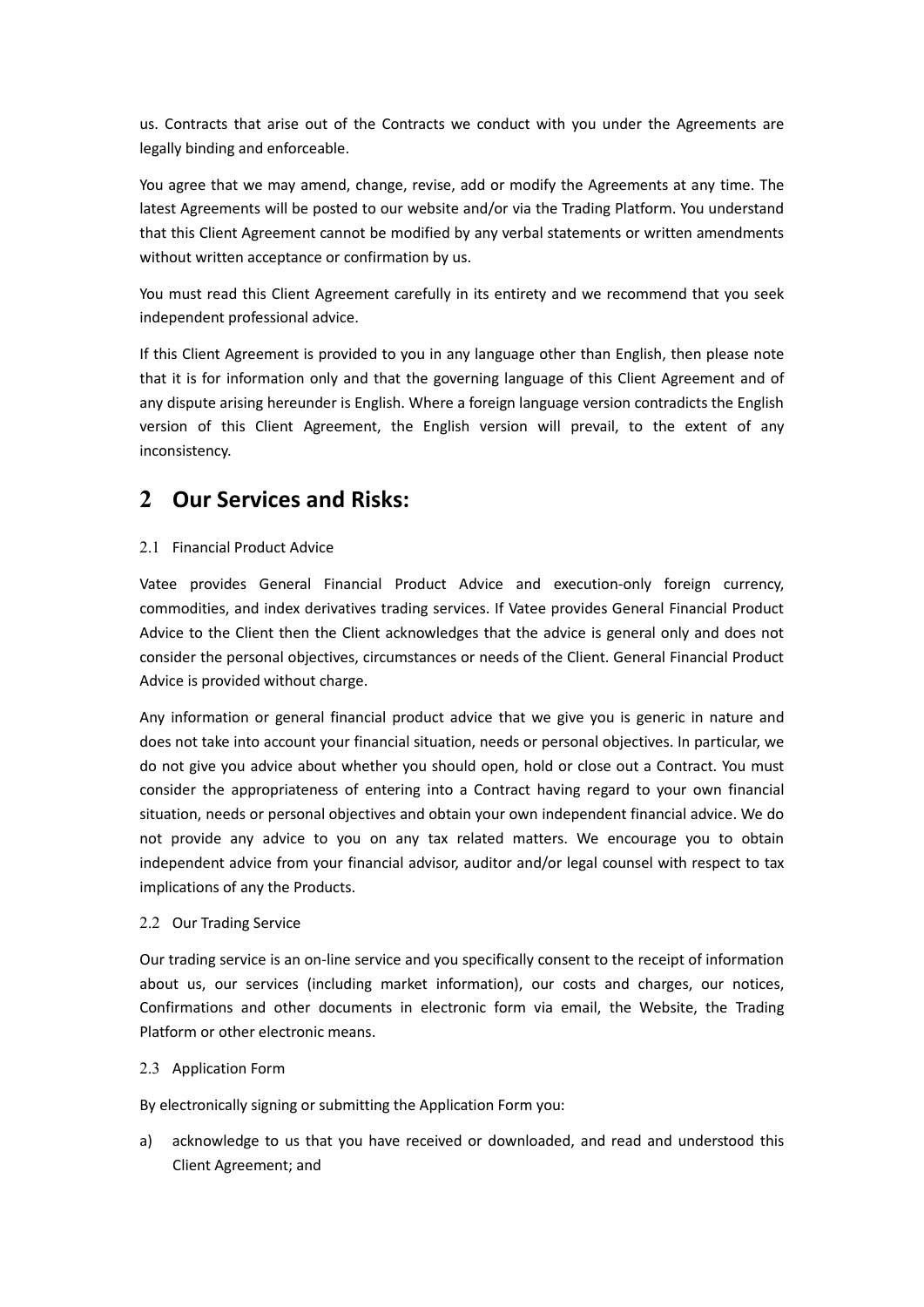- b) agree that we will provide our products and services to you on the terms and conditions of the Agreements.
- 2.4 Our Operation Hours

Our operation hours are normally 10am to 6pm (Vanuatu Time) on Business Days. However, we quote Product Prices and accept Orders on our platform during normal market trading hours.

We are under no obligation to quote Product Prices or accept Orders on a public holiday in any jurisdiction which, in our reasonable opinion, affects the relevant Underlying Product. We may give notice of such public holidays and the Underlying Products affected on the Vatee Website.

2.5 Anti-Money Laundering Legislation

You acknowledge that we may require further information from you from time to time to comply with the AML/CTF Laws. By entering into the Agreement, opening an account and transacting with us, you undertake to provide us with all additional information and assistance that we may reasonably require to comply with the AML/CTF Laws. You also warrant that:

- a) you are not aware and have no reason to suspect that:
	- i. the moneys held to fund your Transaction have been or will be derived from or related to any money laundering, terrorism financing or other illegal activities, whether prohibited under Vanuatu law, international law or convention or by agreement; and
	- ii. the proceeds of your investment will be used to finance any illegal activities; and
- b) neither you nor your directors, in the case of a company, are a politically exposed person or organisation as the term is used in the Anti-Money Laundering and Counter-Terrorism Financing Act No.13 of 2014.
- 2.6 All Trades at Your Risk

All trades will be made at your own risk and to the maximum extent permitted by law, we will not in any way be liable for any claims, damages, losses (including consequential losses) or injury suffered or incurred by you.

You agree that we are under no obligation:

- a) to satisfy ourselves as to the suitability of any trade for you;
- b) to monitor or advise you on the status of any trades;
- c) to make Margin Calls; or
- d) to close any open Position, despite the fact that previously we may have taken action in relation to that trade or any other.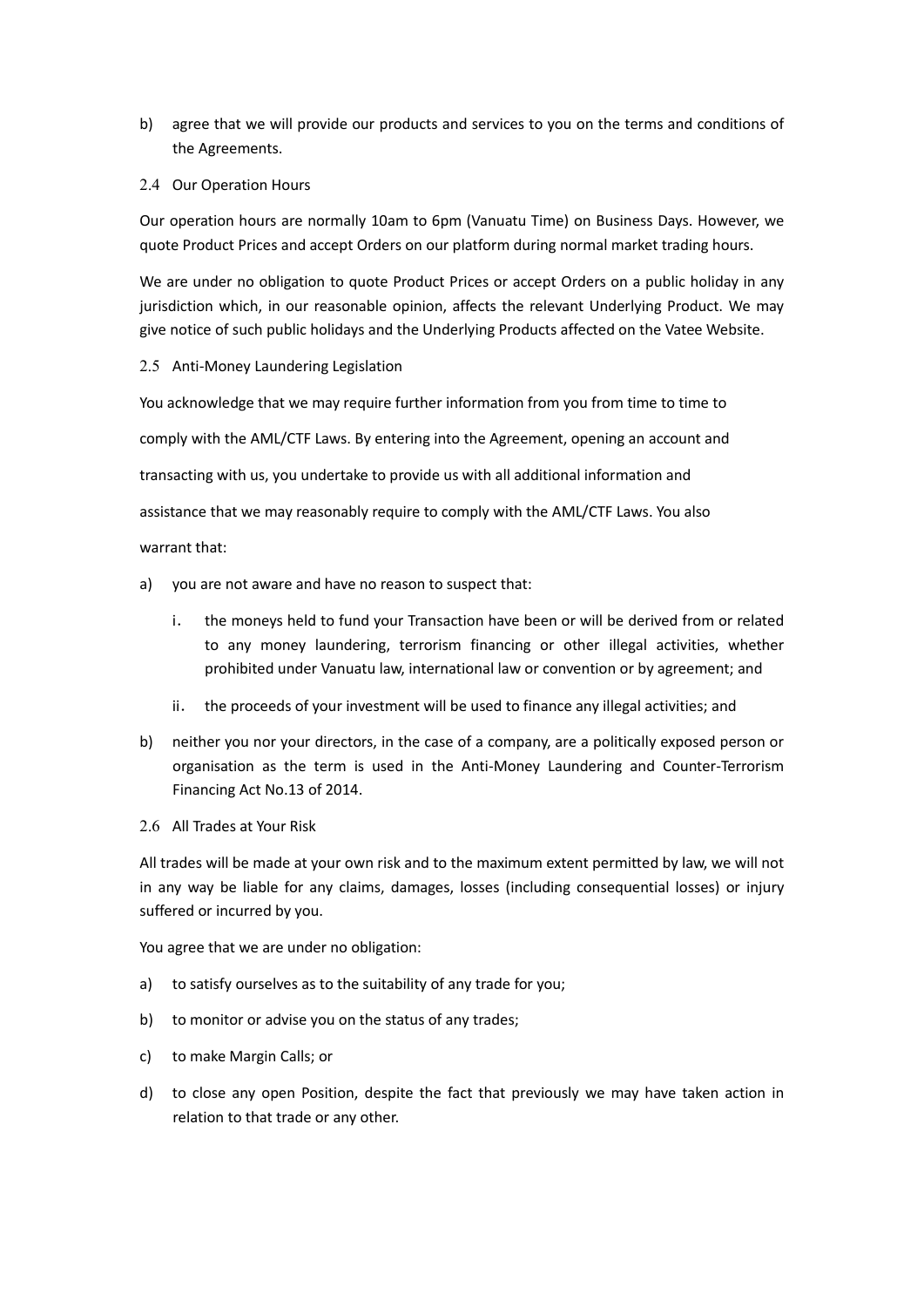# **3 Client Account**

3.1 After we accept your Application Form, we will open an Account in your name. We may split your Account into different sub-accounts denominated into different currencies. References in this Client Agreement to your Account are to be taken to include reference to any sub-account or sub-accounts, as the case requires. We reserve the right to refuse to open an Account for any reason whatsoever.

3.2 The Account is a record, or a series of records, maintained by us that shows, at any point in time, the net position of the payments you have made or are required to make to us and the payments we have made or are required to make to you.

- 3.3 You authorise and direct us to:
- a) debit to the Account any Free Balance you withdraw and any amounts payable by you under these Terms and Conditions;
- b) credit to the Account any amounts deposited by you and any amounts payable by us under these Terms and Conditions; and
- c) designate the amounts in the Account as either Free Balance or Actual Margin depending on the amounts you deposit with us, your Orders, Contract positions and market movements in accordance with these Terms and Conditions.

3.4 We are not required to notify you before debiting, crediting or designating amounts on the Account.

### 3.5 Deposit of Balance

You agree to deposit with us sufficient funds at all times to satisfy all amounts payable by you under these Terms and Conditions. It is your responsibility to ensure that the funds you transfer are cleared in sufficient time to meet all the payment obligations you have under these Terms and Conditions.

### 3.6 Withdrawal of Balance

If the Account shows that you have Free Balance, you may request us to send these funds to you in respect of such amount as you may specify. However, we may at our discretion elect to withhold any payment requested (in whole or in part) due to you if an amount is required to be maintained with us or we are entitled to withhold an amount. We will notify you as soon as reasonably practicable if we decide to withhold any part of your Free Balance.

### 3.7 Account Security Information

You are required to keep all security information relating to the Account confidential, including any user name, Account number, user ID and password. We do not have to establish the authority of anyone using these details. You are responsible for all Orders or instructions and for the accuracy of all information sent electronically using any such details. If you are aware or suspect that these details are no longer confidential, you should contact us as soon as possible so that they may be changed.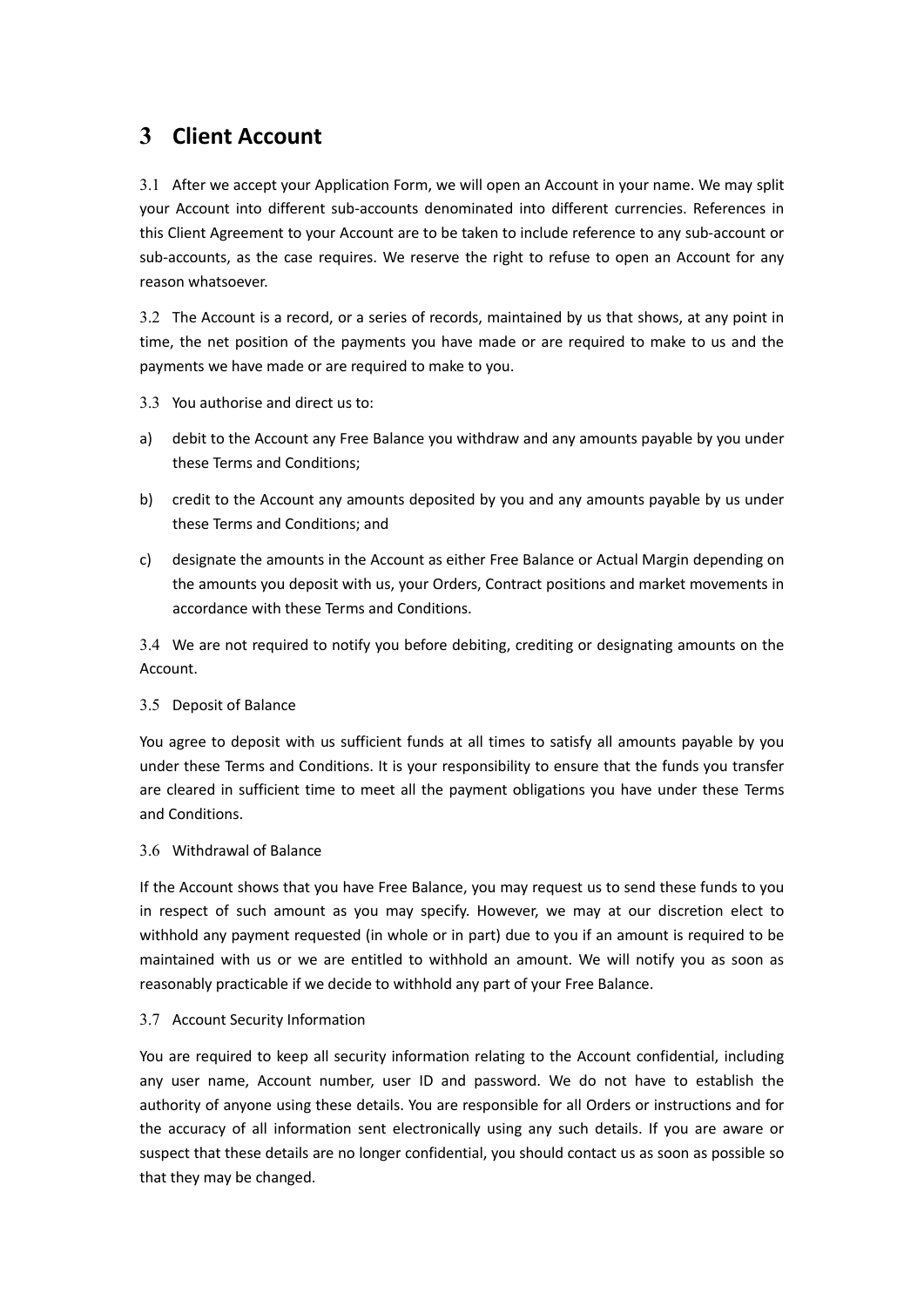## **4 Orders and Pricing**

### **Quotation of Derivative Prices**

- 4.1 You may obtain a quote from us for a Derivative Price.
- 4.2 You acknowledge that:
- a) any quote provided by us in accordance with this clause is indicative only; and
- b) no Contract is entered into until your Order is accepted by us in accordance with these Terms and Conditions.

#### **Placing Orders Acceptance of Order**

- 4.3 You may, by placing an Order with us:
- a) offer to enter into a new Contract with us; or
- b) request us to Close Out an Open Position.

4.4 You may provide us with electronic or written Orders. We may acknowledge instructions electronically or in writing, as appropriate.

- 4.5 An Order may be:
- a) market order, which means that the Order will be executed at the current market price; or
- b) pending order, which means that the Order you place with pre-set price will remain capable of being accepted by us, until you cancel or we accept it.

4.6 Before placing an Order you are responsible for ensuring that the Actual Margin is equal to or more than the Required Margin.

- 4.7 When placing an Order, you must set out details of:
- a) whether you intend to be the Long Party or the Short Party under the Contract;
- b) the Contract Quantity; and
- c) the Underlying Product;

and other information applicable to the Order as we may require from time to time.

#### **Acceptance of Order**

4.8 We may in our sole discretion accept an Order in whole or in part. An Order is accepted by us through our trading platform.

4.9 An Order is binding on you when we accept the Order. You acknowledge that we may

accept an Order without any notice of acceptance, aside from giving you the Confirmation.

4.10 We will inform you if we decide not to accept an Order.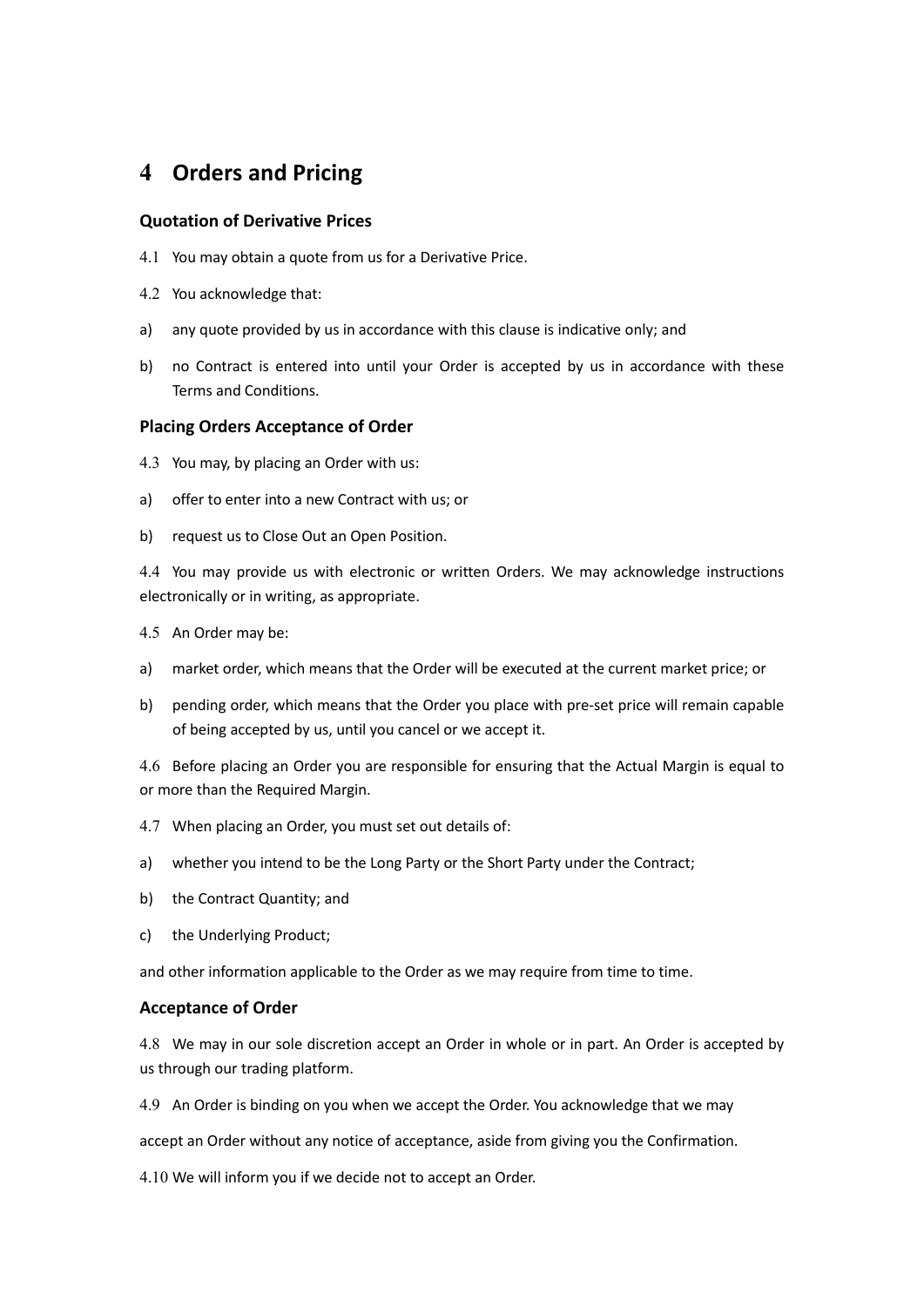4.11 Orders may be placed as:

- a) market Orders to buy or sell a derivative product as soon as possible at the price obtainable in the market; or
- b) limit and stop Orders to trade when the price reaches a predefined level, as applicable to the various Underlying Products offered (or a combination of these types of Orders). Limit Orders to buy and stop Orders to sell must be placed below the current market price, and limit Orders to sell and stop Orders to buy must be placed above the current market price. If the bid price for sell Orders or ask price for buy Orders is reached, the Order is filled as soon as possible at the price obtainable in the market. Limit and stop Orders are therefore not guaranteed executable at the specific level or amount.

4.12 Where your request to cancel an Order is not received by us prior to acceptance of that Order, the Contract or Close Out resulting from the acceptance of the Order is valid and binding on you and us under these Terms and Conditions.

4.13 You acknowledge that any action by you to modify or cancel an Order is ineffective unless:

- a) we have received from you a cancellation notice in a form acceptable to us; or
- b) we have cancelled the order in our order records.
- 4.14 Errors in pricing
- a) It is possible that errors, omissions or misquotes ("Material Error") may occur in the pricing of CFDs quoted by us, which by fault of either of us or any third party, is materially incorrect when taking into account market conditions and quotes in Underlying Products which prevailed at the time. A Material Error may include an incorrect price, date, time or CFD or any error or lack of clarity of any information. If a trade is based on a Material Error, we reserve the right without your consent to:
	- (i) amend the terms and conditions of the Contract to reflect what we consider to have een the fair price at the time the Contract was entered into and there had been no Material Error;
	- (ii) close the trade and any open Positions resulting from it;
	- (iii) void the Contract from the outset; or
	- (iv) refrain from taking action to amend or void the Contract.
- b) We will exercise the right in paragraph 4.14(a) reasonably, in good faith and as soon as reasonably practicable after we become aware of the Material Error. To the extent practicable, we will give you prior notice of any action we take under this clause 4.14; but if it is not practicable we will give you notice as soon as practicable afterwards. In the absence of fraud or gross negligence on our part, we are not liable to you for any loss, cost, claim, demand or expense that you incur or suffer (including loss of profits or indirect or consequential losses), arising from or connected with the Material Error including where the Material Error arising from an information service on which we rely.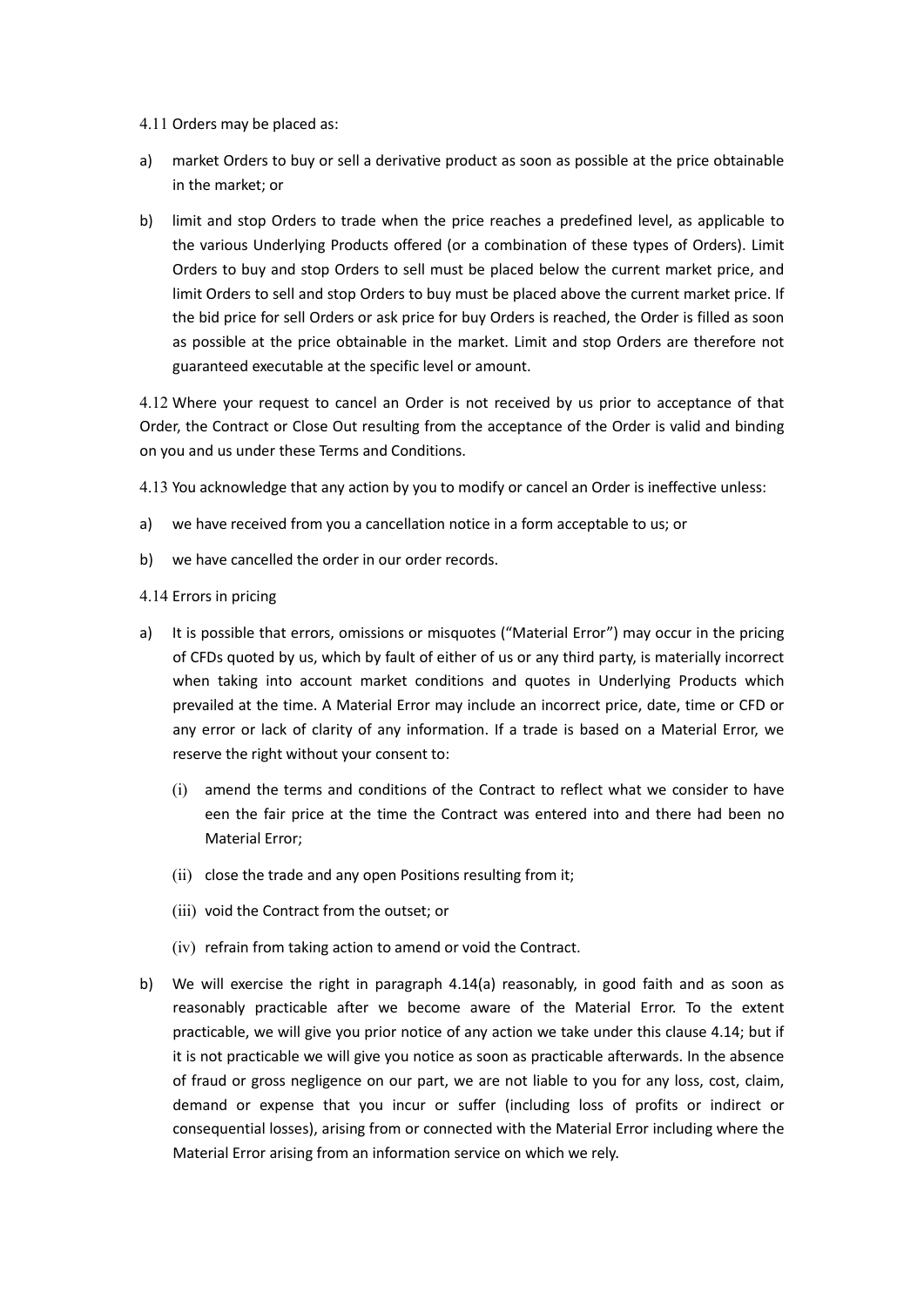- c) In the event that a Material Error has occurred and we exercise our rights under paragraph 4.14(a), we may, without notice, adjust your Account or require that any moneys paid to you in relation to Contract the subject of the Material Error be repaid to us as a debt due payable to us on demand.
- 4.15 Price manipulation, gaming and market abuse

You will use the services offered by us pursuant to this Agreement in good faith and, to this end, you will not use any electronic device, software, algorithm, any trading strategy or any arbitrage practices (such as but not limited to "Price manipulation, gaming and market abuse" specified in the clause below) that aims to manipulate or take unfair advantage of the way in which we construct, provide or convey our bid or offer prices. In addition, you agree that using any device, software, algorithm, strategy or practice in your dealings with us whereby you are not subject to any downside market risk will be evidence that you are taking unfair advantage of us.

If we believe that you (including any Authorised Persons and Attorneys) have (or attempted to) manipulated our prices, our execution processes or our Trading Platform, or "gamed" or "attempted to "game" our Trading Platform or attempted some form of market abuse or market misconduct, we may in our sole and absolute discretion, without notice to you do any one or more of the following (to the extent permitted by law):

- a) enforce the trade(s) against you;
- b) treat some of or all your trades as void from the inception;
- c) withhold any funds suspected to have been derived from any such activities;
- d) make any resultant corrections or adjustments to your Account;
- e) suspend and/or close your Account; and/or
- f) terminate this Client Agreement; and/or
- g) take such other action as we consider appropriate.

"Price manipulation, gaming and market abuse" means any act, including but not limited to:

- a) Money Laundering, arbitrage, or trading on off-market quotes or any other activity involving the purchase of the Financial Products on one market for the immediate resale on another market in order to profit from a price discrepancy or price error;
- b) different accounts being traded by one trader simultaneously;
- c) internal/external hedging;
- d) use of fake ID;
- e) trading patterns such as risking all the trading equity in large, one direction trades;
- f) use of excessive leverage;
- g) same electronic identification point with other uses;
- h) deposit and withdrawal patterns;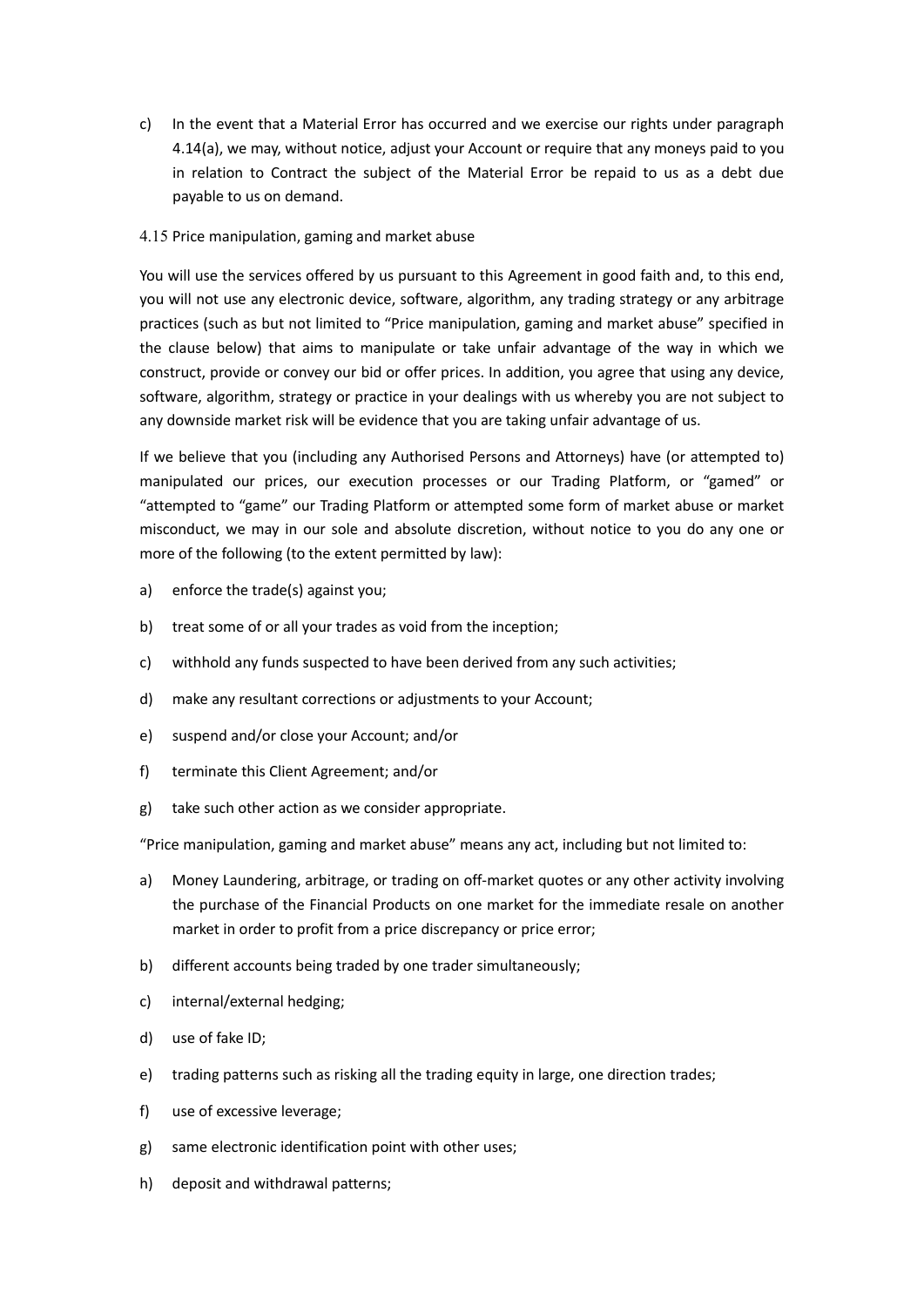- i) communication with other account holders
- j) any of your Orders, open Positions or closed Positions are placed in reliance on price latency opportunities or with an intent to exploit price across platforms or markets. You will be considered by us as exploiting latency opportunities if you utilise or intend to utilise trading strategies designed to profit from delayed pricing. high volume of Transactions within an unusual short period of time (as compared to the average client trades), and/or targeting opportunistic system related price differentials rather than movements reflecting the correct pricing of the Underlying Assets.

## **5 Margins**

5.1 Our Margin requirements apply throughout the term of each Contract. It is your responsibility to ensure that the Required Margin is available on the Account at all times. We may or may not notify you that the Actual Margin is less than the Required Margin. If, at any time during the term of a Contract, the Actual Margin is not sufficient to cover the Required Margin, you must Close Out Open Positions or transfer adequate funds to us. Such transfer must be effected and documented immediately after we request you to do so. Even if you effect such Transactions, we may do one or both of cancel any Orders or Close Out one or more Contracts or part of a Contract at our sole discretion without assuming any responsibility towards you for such action.

5.2 If, at any time during the term of a Contract, the Actual Margin is less than the Required Margin, the shortfall is immediately due and payable, and, if not paid, constitutes an Event of Default.

5.3 We provide to you through the Vatee Trading Platform access to information about the Account to enable you to calculate the Required Margin. It is your responsibility to understand all relevant information in respect of the Account before placing Orders, including all information in respect of your current Open Positions. We are not responsible for any losses you may suffer or incur as a result of not monitoring your account properly.

5.4 Where we are not able to provide you access through the Vatee Trading Platform due to technical reasons, you accept that in circumstances where your Contracts are moving or have moved quickly against you, we may not be able to contact you before system trigger Close Out orders to your Contracts under these Terms and Conditions.

## **6 Your Obligation to Pay and Monitor Margin**

6.1 It is your responsibility to monitor you Margin through the Vatee Trading Platform. We are not obliged to keep you informed of your account balance or to notify you if your Actual Margin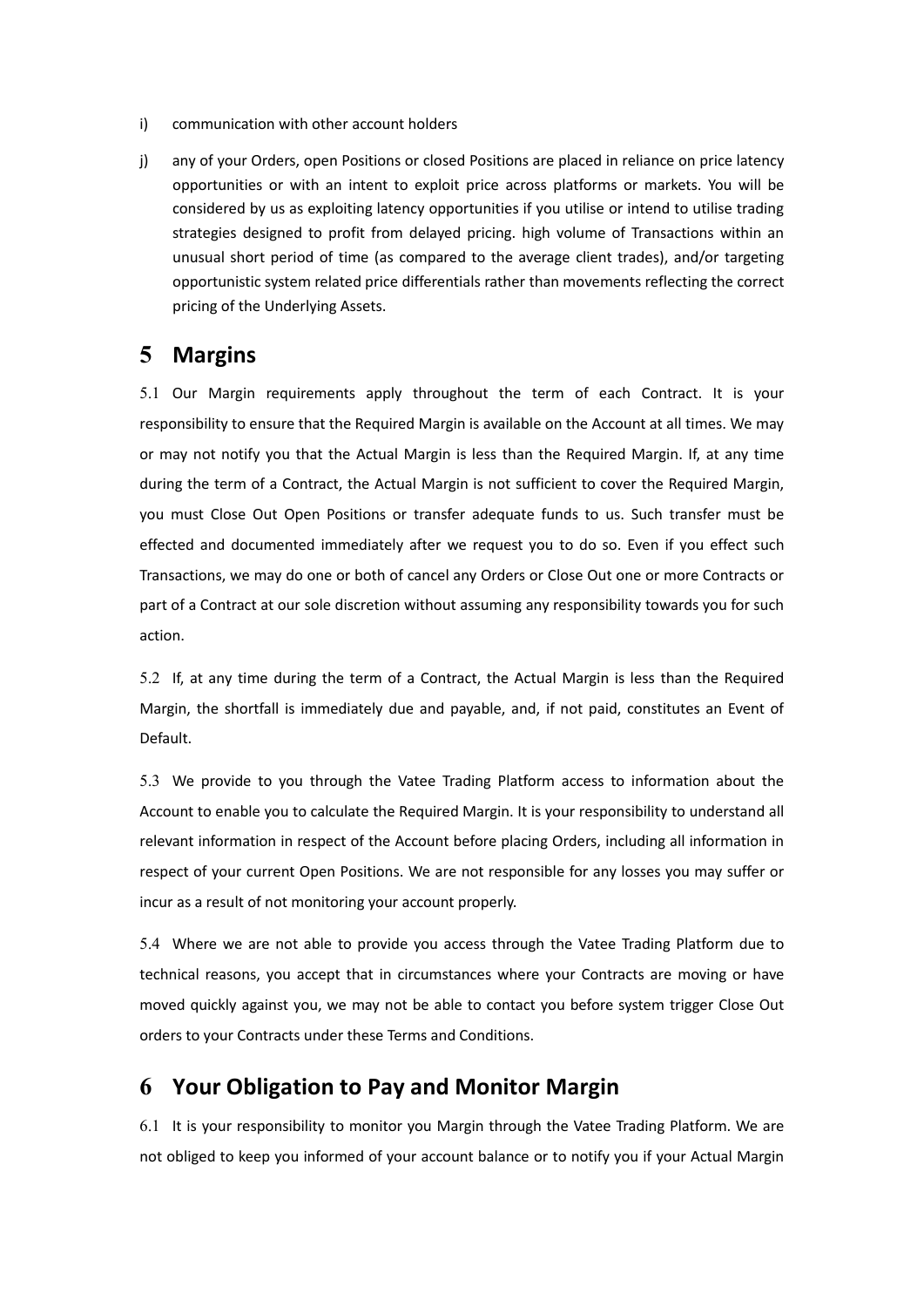is less than your Required Margin.

6.2 You must maintain sufficient Margin as required by us under these Terms and Conditions and Conditions and as referred to in our KIS in order to maintain the minimum amount of Margin required by us.

6.3 You will also be required to meet any Margin Calls. It is your responsibility to login to your trading platform to monitor your open positions and margin level. Notify us immediately of any changes in your contact details.

6.4 Your failure to pay any Margin required under these Terms and Conditions and Conditions will be regarded as an Event of Default.

# **7 Commissions, Charges and Other Costs**

7.1 You must pay to us the applicable commissions and charges.

7.2 We may vary these commissions and charges without notice when changes are to your advantage or are due to external circumstances beyond our control. Such circumstances include:

- a) changes in the relationship with our counterparties, which affect our cost structures;
- b) changes in commissions and charges from exchanges, clearing houses, information providers or other third-party providers that are passed on to you by us.
- 7.3 We may vary these commissions and charges with immediate notice if:
- a) market conditions, including competitive behaviour, mean it is prudent for us to change our conditions; or
- b) for commercial reasons we wish to change our general cost and pricing structure; or
- c) significant particulars of your individual circumstances have changed.

7.4 Amounts due under this clause 8 are debited from your Account on the Close of Business on the day the commission, charge or other Cost is incurred by you.

# **8 Bank Fees/Payment Fees**

In some circumstances a number of intermediaries may be involved in payment transaction and may deduct a charge. The receiving bank may also take a charge. These charges cannot always be calculated in advance, and the Client will be liable for these expenses.

Vatee will use its best endeavors to ensure that all fees associated with a transaction are disclosed in the Trade Contract Terms. However, due to the complexity of the international foreign exchange markets this may not always be possible. If it is important that an exact amount of a particular currency arrives, please advise Vatee accordingly and Vatee may be able to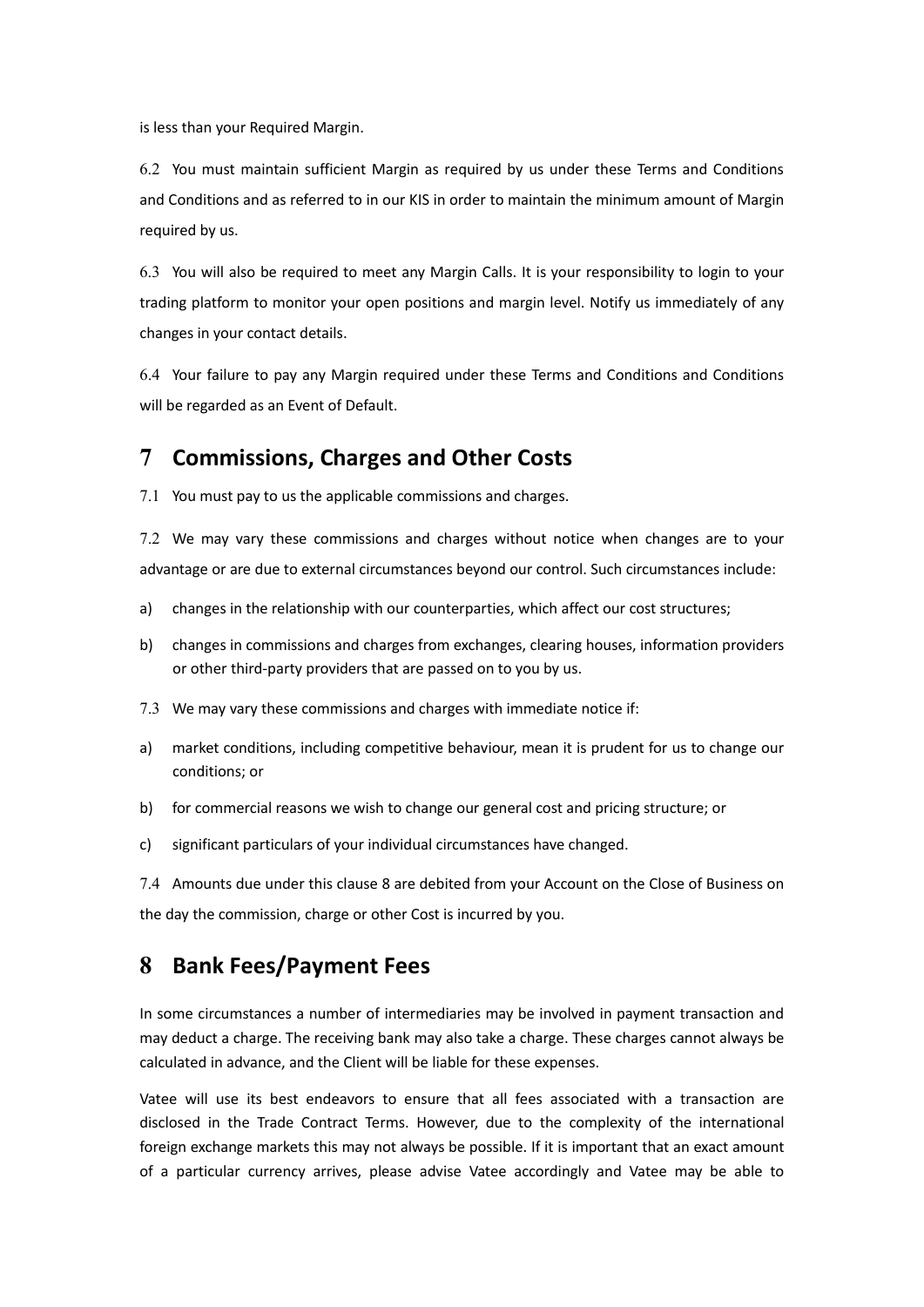pre-cover any undefined charges. The Client should ensure that they clearly discuss third party fees and charges when providing a Vatee representative with Instructions for a transaction.

## **9 Circumstances Beyond Our Control**

9.1 If Vatee is unable to perform its obligations under this Agreement or a Contract because of factors beyond its control or because of a Force Majeure Event, Vatee will notify the client as soon as is reasonably practicable and will use reasonable endeavors to secure the return of any money paid by the client in respect of which Vatee has been unable to discharge its obligations under this Agreement.

### 9.2 Market Disturbance

9.2.1 Vatee may give a notice ("a Disturbance Notice") to the Client at any time if it forms the view that market conditions in the relevant market for the underlying asset are seriously disturbed.

9.2.2 This includes circumstances where, in Vatee's opinion, the underlying asset is not available (for example, deposits in the currency concerned are not available) in the ordinary course of business to Vatee in the relevant market or because of national or international financial, political or economic circumstances, or because of exchange controls.

9.3 When a Disturbance Notice is given, Vatee's obligations will be suspended while it and the client negotiate alternative arrangements. If both parties reach agreement before the Value Date, those alternative arrangements will apply. If they do not reach agreement within that period, each will be released from its obligations under the relevant transaction.

## **10 Client Money**

The client agrees that:

- a) all client money deposited in the Designated Bank Accounts, or that are otherwise held by or on behalf of Vatee, are held on Vatee's own account and not on account of the client;
- b) neither Vatee nor any other person is holding client money in the Designated Bank Account as a trustee of the Client or in any fiduciary capacity with respect to the client;
- c) as between Vatee and the client, the client is a creditor of Vatee with respect to any client money held by or on behalf of Vatee; and
- d) Vatee may aggregate client money in a Designated Bank Account with money paid into the Designated Bank Account by other clients.
- e) the client agrees and confirms that Vatee will retain any interest accrued from time to time on the client money in a Designated Bank Account.
- f) If the client has an open Contract, and Vatee is entitled to make a deduction for any reason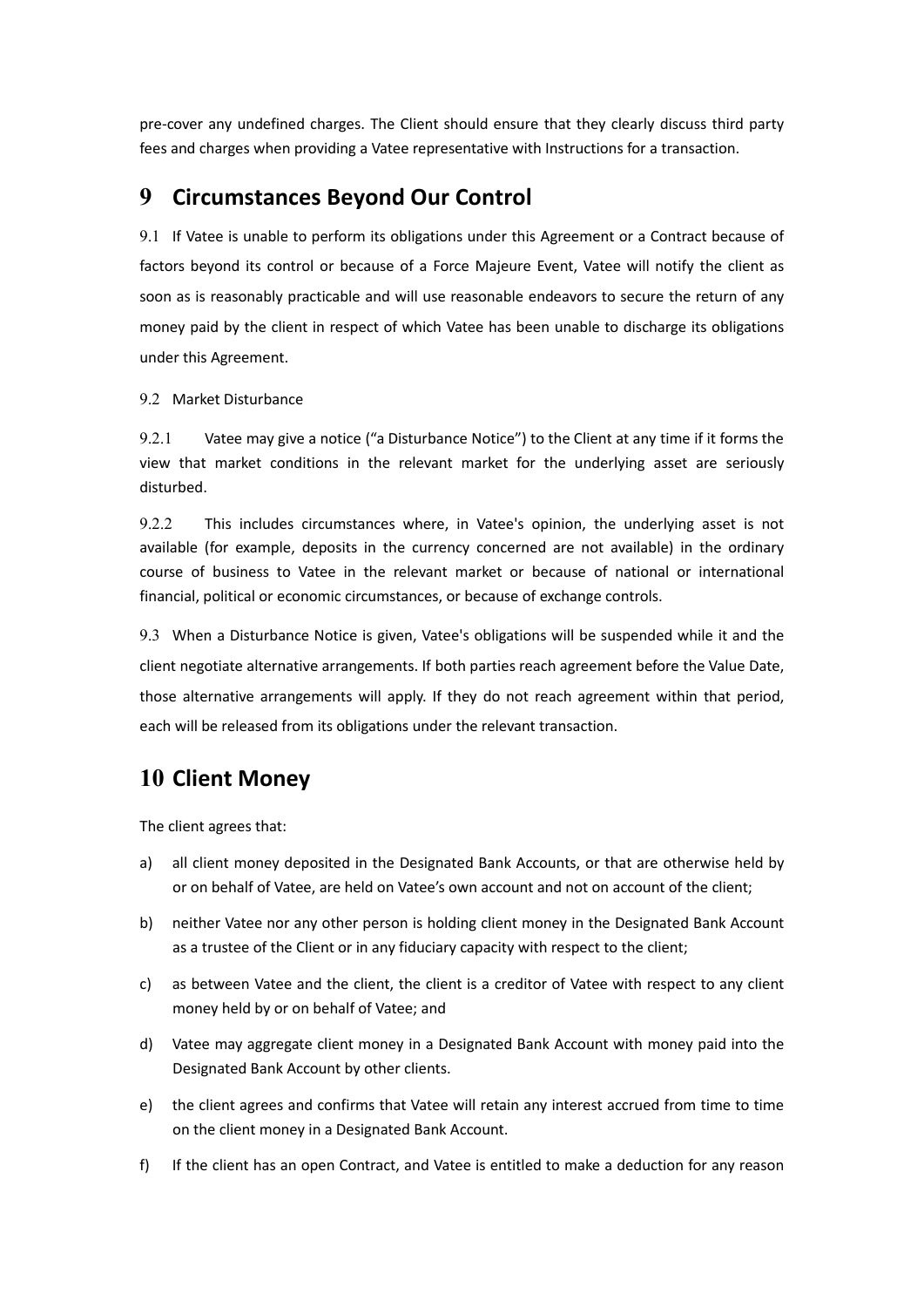as set out in this Agreement, that deduction may occur immediately from the client account. Conversely, if the client has an open Contract and Vatee is required to apply a credit to the Client Trading Account for any reason as set out in this Agreement, that credit will typically be recorded in the Client Account within 2 hour of the Client's position being closed.

## **11 Notice**

11.1 Any notice or other writing required or permitted to be given under this Agreement or for the purposes of this Agreement ("Notice") shall be in writing and shall:

- a) If to the Client, be sent by prepaid registered mail or delivered by hand to the address of the Client set out in this Agreement, or such other address the Client designates in writing, or by Vatee posting a Notice to the Vatee Website; and (i) if posted on the Vatee Website, Notice is deemed to have been given 3 Days after the Notice was posted on the Vatee Website; or (ii) if the Notice was sent to the address of the Client, the Notice is deemed to have been given on the Day after the Notice was sent, unless delivered by hand in which case the Notice is deemed to have been given on delivery.
- b) If to Vatee, be sent by prepaid registered mail or delivered by hand to the address of Vatee set out in this Agreement, or such other address as Vatee designates in writing, and such Notice is deemed to have been given on the Day after the Notice was sent, unless delivered by hand in which case the Notice is deemed to have been given on delivery.
- 11.2 Any Notice given or made under this Agreement may also be sent by email if:
- a) the Notice is sent to the email address last notified by the intended recipient to the sender; and
- b) the sender keeps an electronic or printed copy of the Notice sent.
- 11.3 A Notice sent by email will be deemed to have been given on the first to occur of:
- a) receipt by the sender of an email acknowledgement from the recipient's information system showing that the Notice has been delivered to the email address stated above;
- b) the time that the Notice enters an information system which is under the control of the recipient; or
- c) the time that the Notice is first opened or read by an employee or officer of the recipient.

# **12 Termination**

12.1 This Agreement may be terminated immediately by the client or Vatee by Notice to the other in writing. However, termination by either party shall not affect any contract or other transaction previously entered into and shall not relieve either party of any outstanding obligations arising out of this Agreement, nor shall it relieve the client of any obligations arising out of any contract entered into prior to such termination.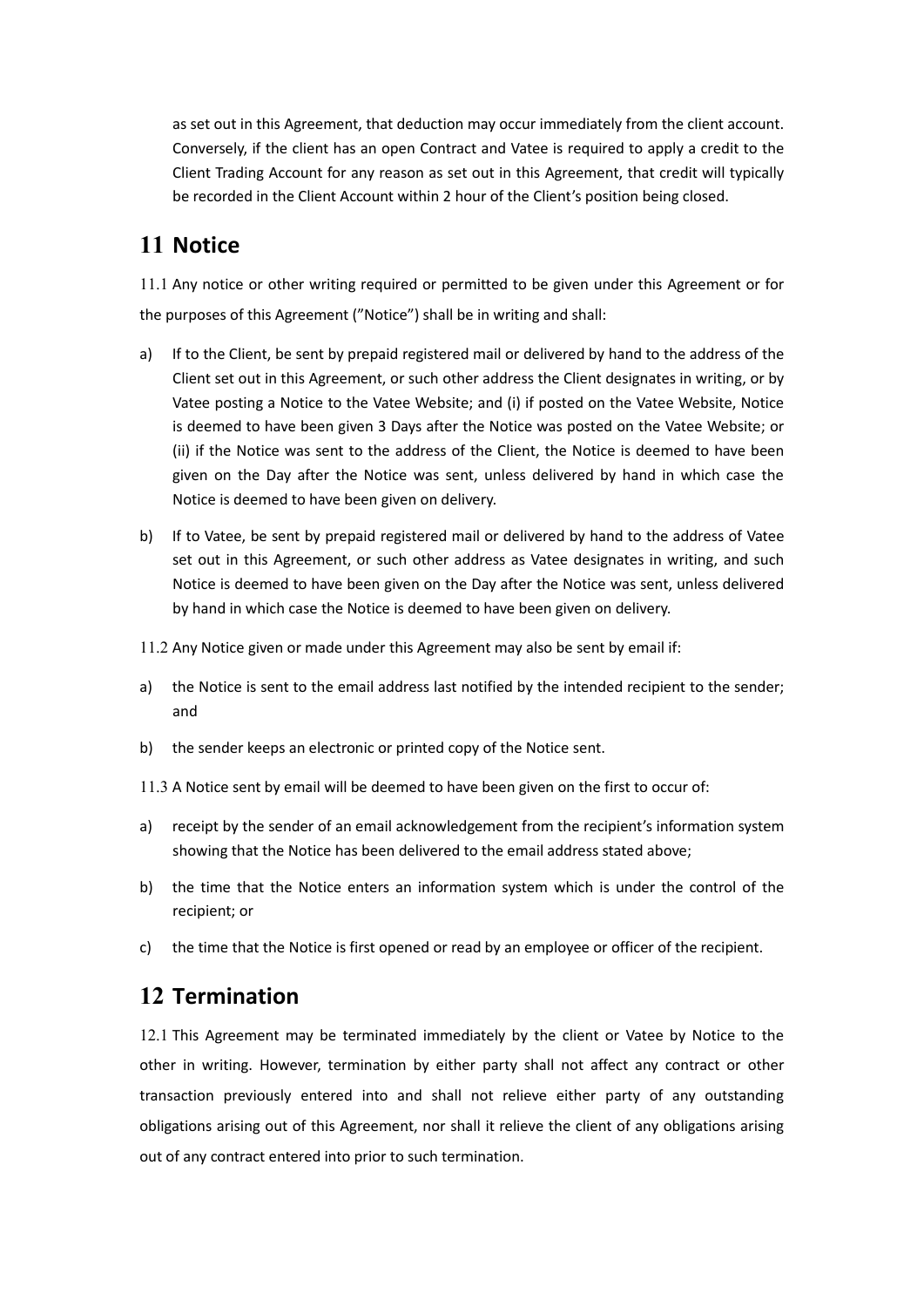12.2 In the event that Vatee is made aware of or has reason to believe any of the following:

- a) that the Client has provided false or misleading information to Vatee; or
- b) that the Client has participated or is participating or has assisted or is assisting in money laundering or terrorist financing; or
- c) that the Client is being officially investigated by law enforcement and/or regulatory agencies;

then Vatee, at its sole discretion, may terminate this Agreement immediately by Notice to the Client, and Vatee shall be relieved of any obligations set out in this Agreement or arising out of the transactions contemplated by this Agreement, including any obligations arising out of any Contract already entered into with Vatee.

# **13 Limitation of Liability**

13.1 Vatee will use all reasonable endeavors to execute Contracts or make payments to the Client or to any third party specified by the Client, in accordance with the timing specified in the Client's Instructions. However, Vatee shall not be liable under any circumstances for any direct, indirect or consequential loss (including any loss of profits) incurred as a result of a delay in funds reaching the Client's nominated account.

13.2 No parties licensing the Online Platforms to Vatee are liable for the accuracy or completeness of the information or software provided, or for delays, interruptions or omissions, nor any lost profits, indirect, special or consequential damages to the Client. Nor are these parties responsible for the use of the Trading Platforms or related documentation which are not in compliance with the Law.

13.3 Nothing in this Agreement is intended to limit or exclude any liability Vatee may owe the Client under any statutory rights the Client may have.

# **14 Dispute Resolution**

14.1 Except to the extent that this clause is inconsistent with the requirements of any legislative or regulatory regime, the dispute resolution process set out in this clause shall apply. The parties must use all their reasonable endeavors to resolve any dispute arising in connection with this Agreement or any transactions there under.

14.2 If the parties fail to resolve a dispute within 5 business days of one party giving Notice to the other of the dispute, either party may, by giving Notice to the other, refer the dispute to the parties' Senior Officers (where the Client is an individual no such referral is applicable) who, each party must ensure, must co-operate in good faith to resolve the dispute as amicably as possible